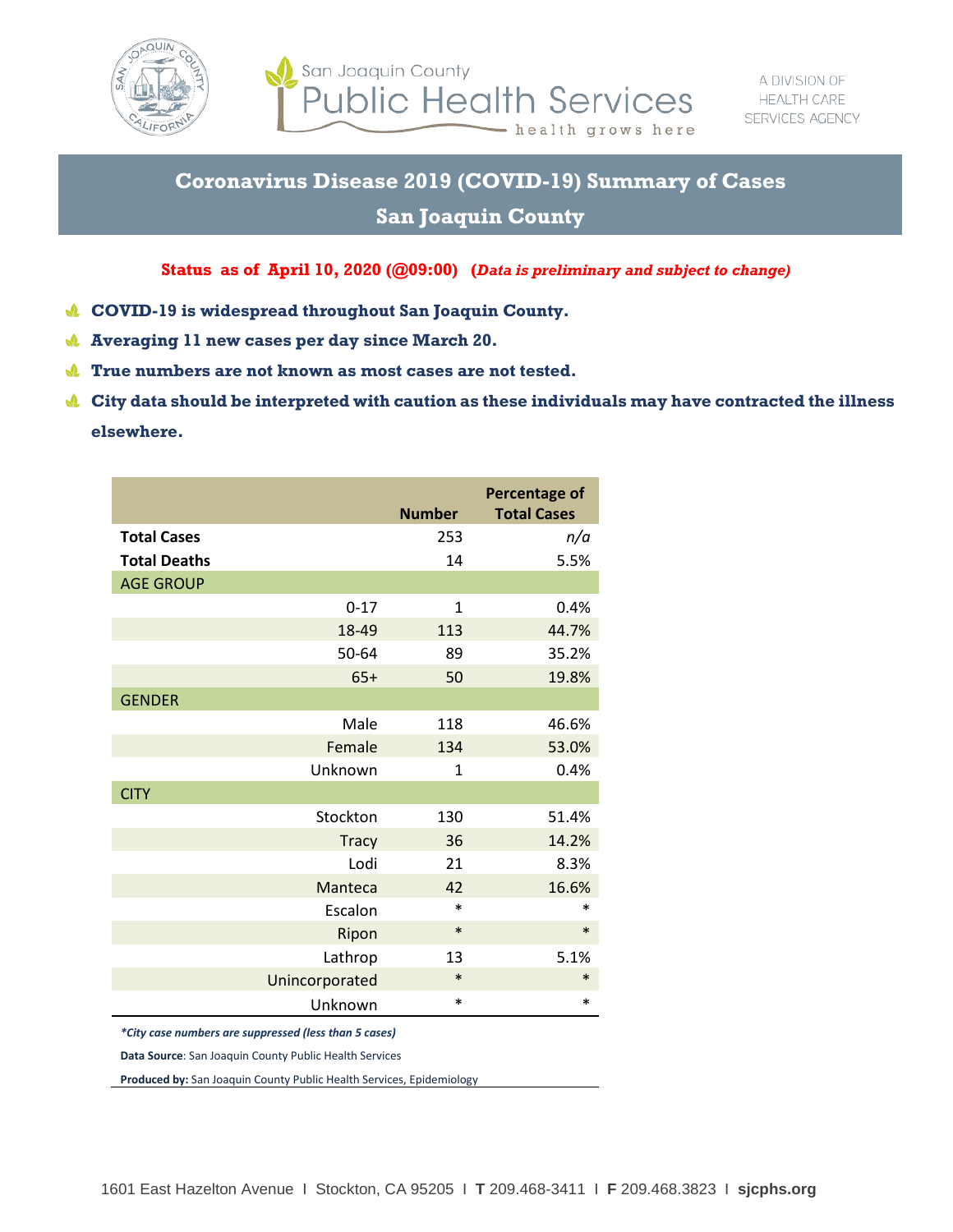

A DIVISION OF **HEALTH CARE** SERVICES AGENCY



East Hazelton Avenue I Stockton, CA 95205 I **T** 209.468-3411 I **F** 209.468.3823 I **sjcphs.org**